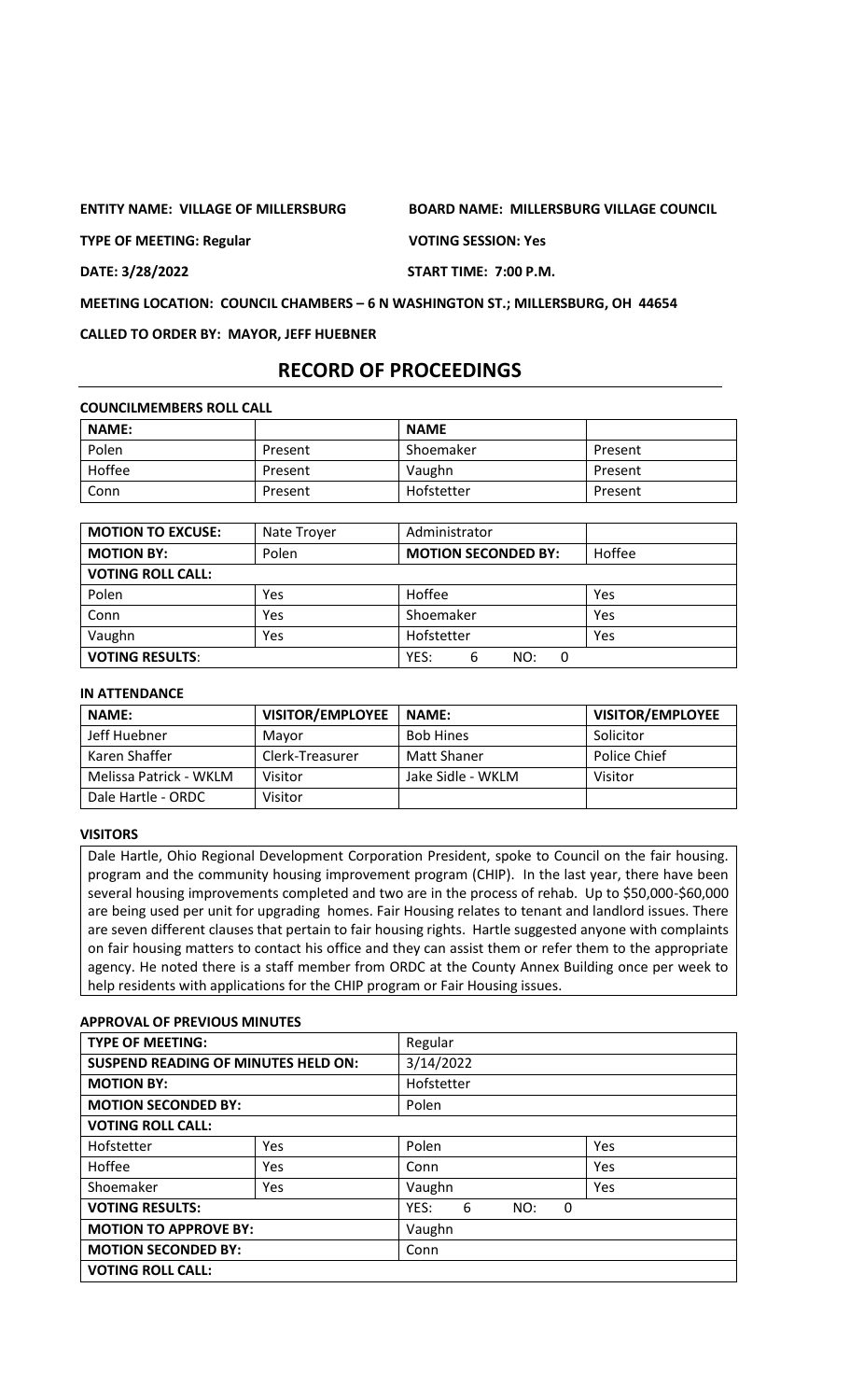| Vaughn                 | Yes | Conn       |   |     |     | Yes |
|------------------------|-----|------------|---|-----|-----|-----|
| Polen                  | Yes | Hoffee     |   |     |     | Yes |
| Shoemaker              | Yes | Hofstetter |   |     | Yes |     |
| <b>VOTING RESULTS:</b> |     | YES:       | h | NO: |     |     |

#### **APPROVAL OF BILLS**

| <b>BILL RESOLUTION 2021-08</b> | <b>Bills</b> | \$55,680.28 | Payroll    | \$52,050.91 | Total | \$107,731.19 |
|--------------------------------|--------------|-------------|------------|-------------|-------|--------------|
| <b>MOTION BY:</b>              |              |             | Hoffee     |             |       |              |
| <b>MOTION SECONDED BY:</b>     |              |             | Shoemaker  |             |       |              |
| <b>VOTING ROLL CALL:</b>       |              |             |            |             |       |              |
| Hoffee                         | Yes          |             | Shoemaker  |             |       | Yes          |
| Polen                          | Yes          |             | Conn       |             |       | Yes          |
| Vaughn                         | Yes          |             | Hofstetter |             |       | Yes          |
| <b>VOTING RESULTS:</b>         |              | YES:        | 6<br>NO:   | 0           |       |              |

#### **DEPARTMENT HEAD/OFFICIAL REPORT**

| DEPARTMENT:                   | <b>POLICE DEPARTMENT</b> |
|-------------------------------|--------------------------|
| <b>REPRESENTATIVE'S NAME:</b> | <b>CHIEF MATT SHANER</b> |

**Annual Report:** Noted the 2021 Annual Police Department Report was included in the packets. **Full Time Status:** Informed Council Caleb Cox has completed his one-year probationary status. Shaner recommended he be placed on permanent full-time status. Motion made by Hoffee to remove Cox from probationary status. Seconded by Shoemaker. Upon roll call, motion carried with Hoffee, Shoemaker, Polen, Hofstetter, Vaughn, and Conn voting aye. Vote: Yes -6 No-0

| DEPARTMENT:                   | <b>ADMINISTRATION</b>             |
|-------------------------------|-----------------------------------|
| <b>REPRESENTATIVE'S NAME:</b> | <b>ADMINISTRATOR NATE TROYER</b>  |
|                               | <b>PRESENTED BY MAYOR HUEBNER</b> |

**DRB & P&Z Commission:** Informed Council P&Z will meet on April 6<sup>th</sup> to consider a lot split request from Saltcreek Properties as well as Final Site Plan review for B&L Transport's new facility.

Resurfacing/Sidewalk Projects: Informed Council the resurfacing bid opening is slated for April 1<sup>st</sup>. On the ODOT TAP Project, the r/w consultant is still preparing documents for r/w acquisition.

**Dump Truck Replacement:** Currently reviewing upfitting options (bed, salt spreader box, plow) that will allow us to stay in line with the funds appropriated.

**ODOT Salt Contract:** Informed Council of the first reading of a resolution on the agenda. This annual resolution allows the Village to participate in the ODOT cooperative road salt program. We are anticipating ordering 250 tons this upcoming season.

**Food Truck Request:** Informed Council Millersburg Brewing has requested permission to place a food truck in the on-street parking in front of the Brewery on Saturday May 7<sup>th</sup>. Motion made by Hofstetter to approve the request. Seconded by Conn. Upon roll call, motion carried with Hofstetter, Conn, Shoemaker, Hoffee, Vaughn, and Polen voting aye. Vote: Yes-6 No-0

**BCF Easter Egg Hunt:** Informed Council Berlin Christian Fellowship is requesting use of Old Airport Park for and Easter Egg Hunt. The event date is April 13 from 5:00 pm to 8:00 pm. Motion made by Polen to approve the park use. Seconded by Vaughn. Upon roll call, motion carried with Polen, Vaughn, Hofstetter, Conn, Hoffee, and Shoemaker voting aye. Vote: Yes-6 No-0

| DEPARTMENT:                   | <b>MAYOR</b>        |
|-------------------------------|---------------------|
| <b>REPRESENTATIVE'S NAME:</b> | <b>JEFF HEUBNER</b> |

Read the Arbor Day Proclamation designating April 29, 2022 as Arbor Day in the Village of Millersburg. He urges all citizens to celebrate and plant a tree.

# **LEGISLATION**

| <b>NUMBER:</b>                                                                                | <b>RESOLUTION 2022-09</b> |  |  |
|-----------------------------------------------------------------------------------------------|---------------------------|--|--|
| TITLE: A Resolution Authorizing Participation In The ODOT Road Salt Contracts Awarded In 2022 |                           |  |  |
| Mayor read by title only                                                                      |                           |  |  |
| <b>CLASSIFICATION:</b>                                                                        | Introduction              |  |  |
| <b>STATUS:</b>                                                                                | 1st Reading               |  |  |